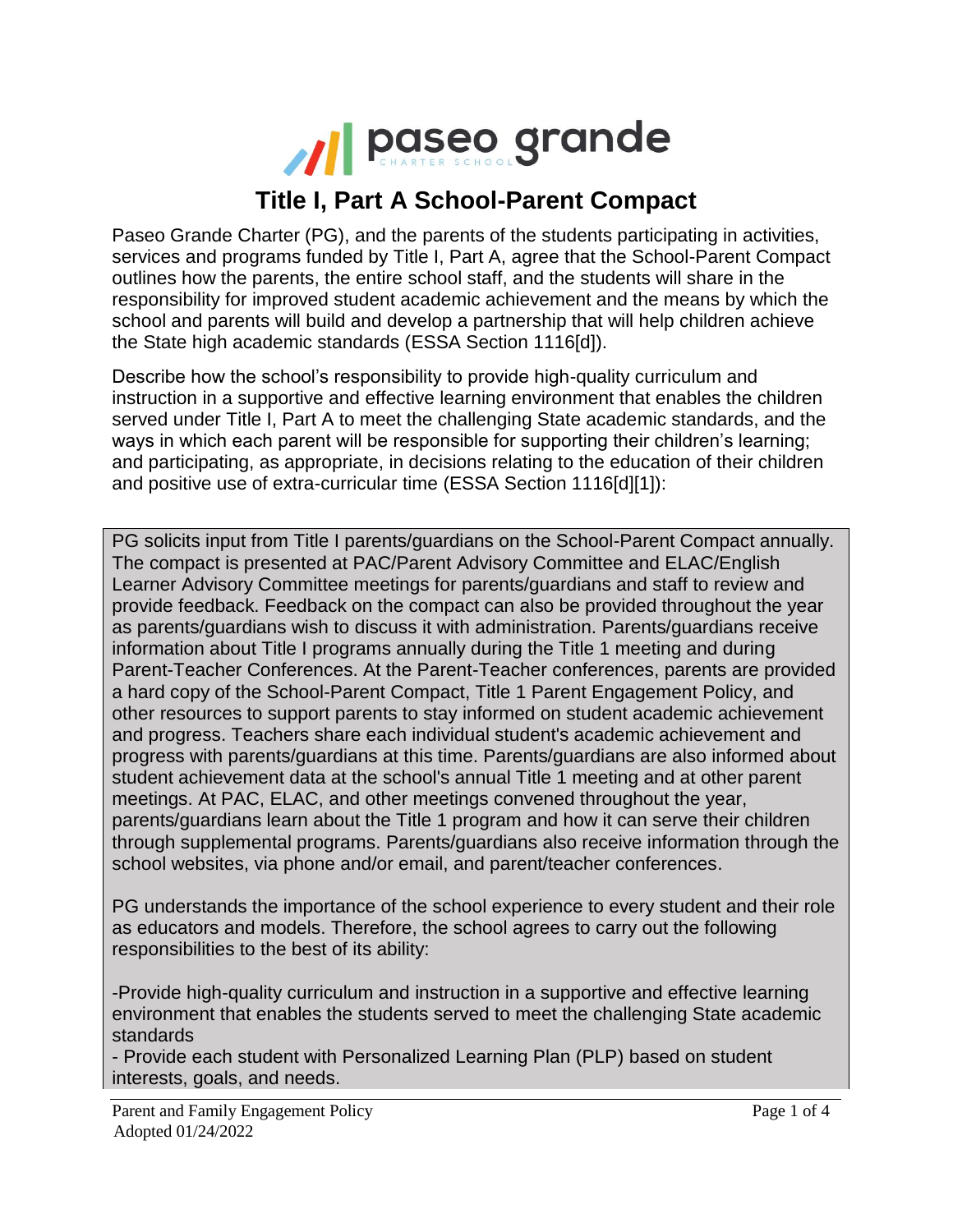- Assure that the school staff communicates clear expectations for performance to both students and parents.

- Teachers will ensure a regular two-way, meaningful communication between family members and school staff, and, to the extent practicable, in a language that family members can understand.

- Treat each student with dignity and respect

- Strive to address the individual needs of the student

- Acknowledge that parents are vital to the success of child and school

- Participate in professional development opportunities that improve teaching and learning and support the formation of partnerships with families and the community.

- Provide a safe, positive, and healthy learning environment

- Assure every student access to quality learning experiences

- Assure that the school staff communicates clear expectations for performance to both students and parents

The parent/guardian understands that participation in their child's education will help support their achievement and attitude. Therefore, the parent/guardian will continue to carry out the following responsibilities to the best of his/her ability:

- Supporting student learning

- Participating, as appropriate, in decisions relating to the education of his/her student and positive use of extracurricular time

- Support the school discipline policy

- Create a home atmosphere that supports learning

- Send the student to school at the assigned appointment time and day, and ready to learn

- Send the student to school whenever he/she/they needs extra support on their coursework and projects regardless of their assigned appointment day and time.

- Encourage students to show respect for all members of the school community and school property

The student realizes education is important. He/she/they is the one responsible for his/her/their own success. Therefore, he/she/they agrees to carry out the following responsibilities to the best of his/her/their ability:

- Get to school on time, at the assigned appointment time and day ready to work

- Develop a positive attitude toward school
- Be responsible for completing coursework on time
- Be cooperative by carrying out the teacher's instructions and ask for help when needed
- Do daily work that is neat and reflects the student's best effort
- Be respectful to all school members and to school property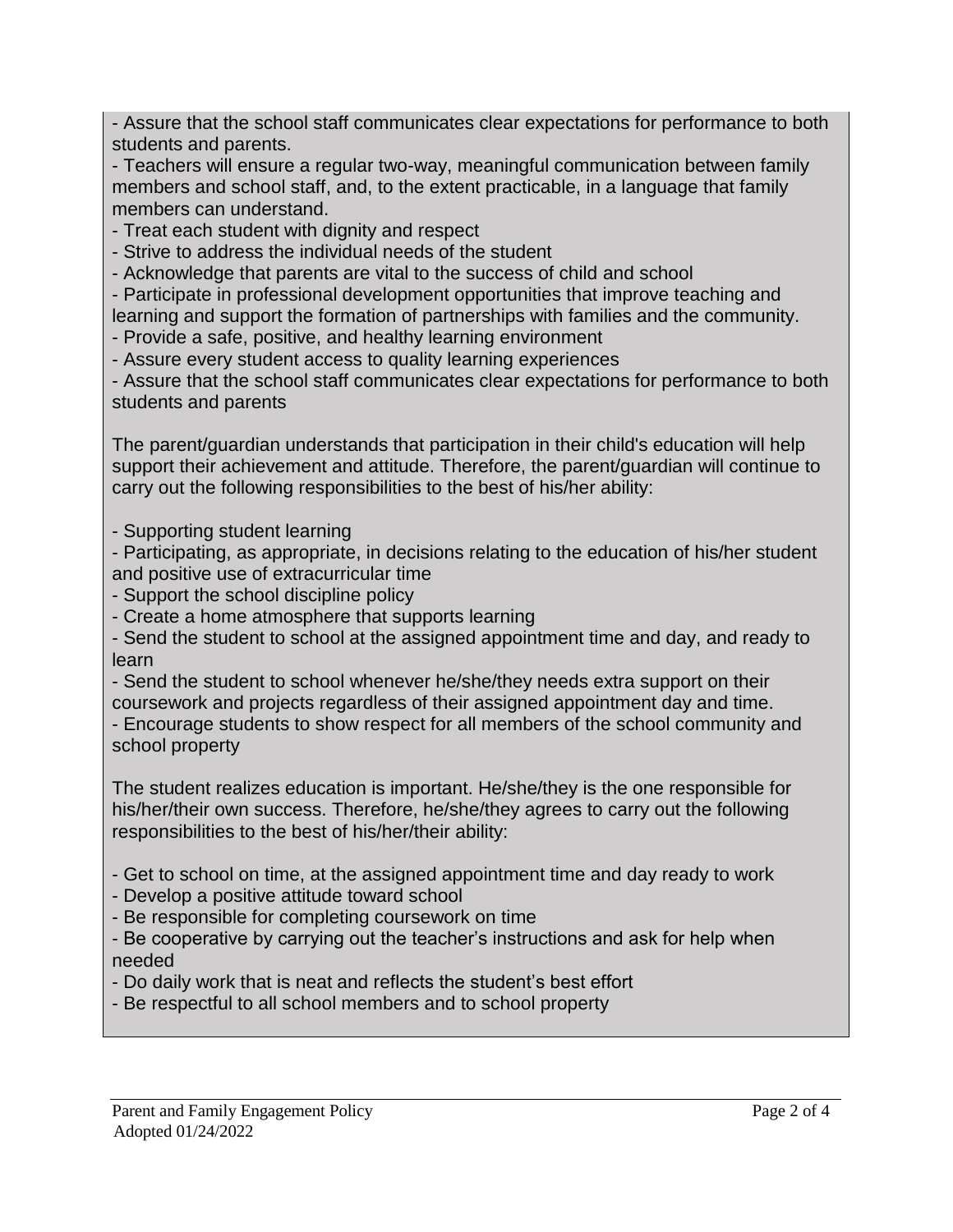Describe how the importance of communication between teachers and parents on an ongoing basis through, at a minimum the following means (ESSA sections 1116[d][2][A-D]):

A. parent-teacher conferences in elementary schools, at least annually, during which the compact shall be discussed at the compact relates to the individual child's achievement;

B. frequent reports to parents on their children's progress;

C. reasonable access to staff, opportunities to volunteer and participate in their child's class, and observation of classroom activities; and

D. ensuring regular two-way, meaningful communication between family members and school staff, and to the extent practicable, in a language that the family members can understand.

PG understands the importance of deliberate and continuous communication with parents/guardians with regard to student outcomes and successes. Therefore, the school agrees to carry out the following responsibilities to the best of its ability: - Schedule annual parent-teacher conferences during which the compact shall be discussed as the compact relates to the individual student's achievement

- Frequent communication with parents/guardians on their student's progress

- An appointment can be made with individual teachers to discuss their child.

- Translators available for parent/guardian meetings and translated documents/letters sent home

- Reasonable access to staff during school operating hours and timely response to parent/guardian email and phone calls within 24 hours

- Ensuring regular two-way, meaningful communication between family members and school staff and, to the extent practicable, in a language that family members can understand (ESSA, Section 1116(d)(1-2))

The parent/guardian of PG understands that the success of his/her student's education requires the deliberate and continuous communication with the school regarding student outcomes and successes. Therefore, the parent/guardians agree to carry out the following responsibilities to the best of his/her ability:

- Participate in annual parent-teacher conferences during which the compact shall be discussed as the compact relates to his/her student achievements

- Communicate frequently with his/her student regarding student academic, social and emotional needs. These needs should be communicated in a timely manner with the student's teacher(s) as needed or necessary

- Ensure regular two-way, meaningful communication between family members and school staff by being aware of what the student is learning in school, being respectful of the school discipline policy, understanding the expectations of the school, and being respectful to all school members and to school property